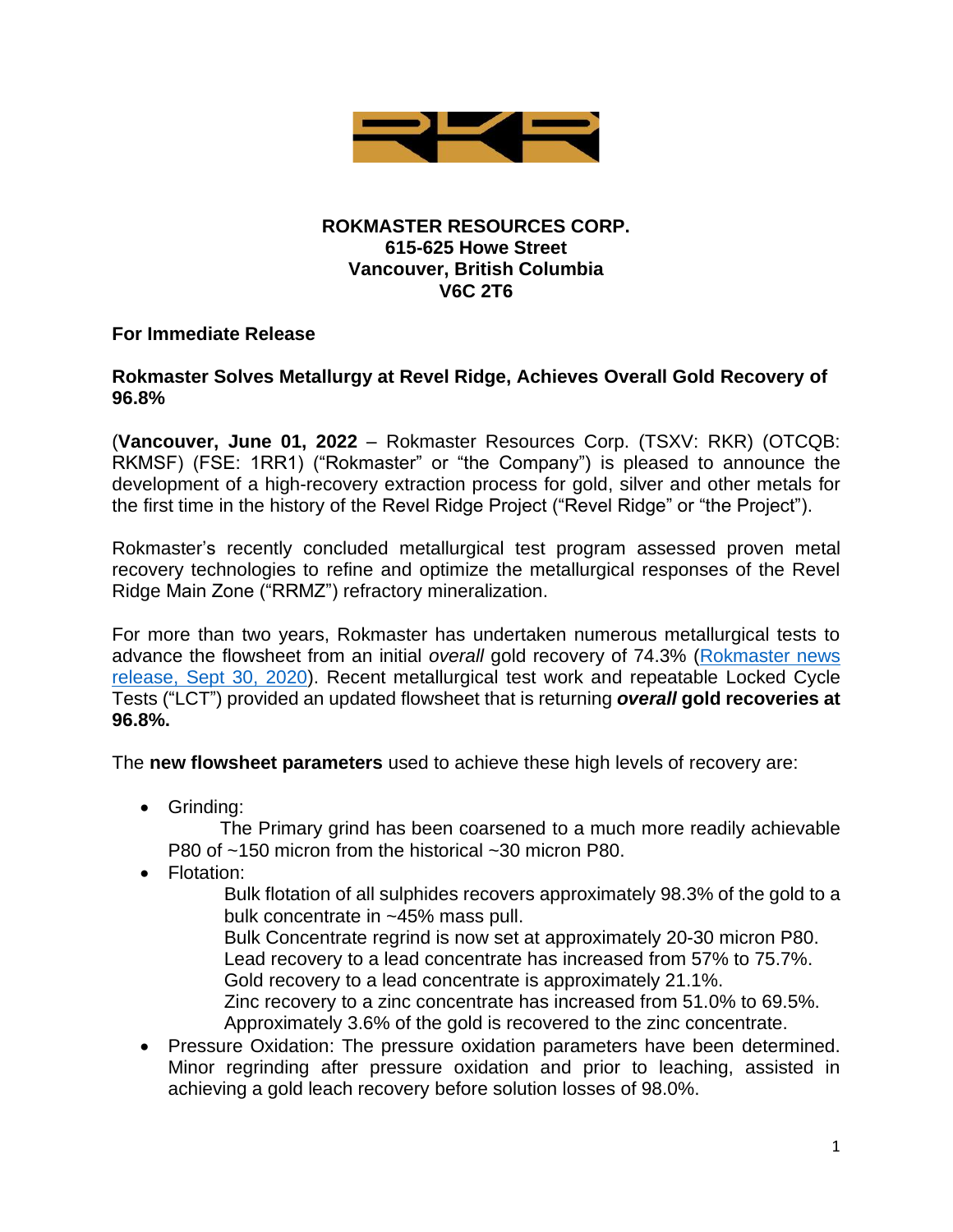

# **Figure1 – Developed Flowsheet with Gold Recoveries**

John Mirko, President and CEO of Rokmaster stated:

"Rokmaster has defined an efficient process flowsheet that achieves significantly improved recoveries of all target metals and is the first of its kind for the Revel Ridge (formally the J&L Property) Project, since work first began on the RRMZ in 1912. The metallurgical developments by Canenco Consulting Corp., Base Metallurgical Laboratories Ltd. and SGS Canada Inc. (Lakefield) have advanced the flowsheet to provide a robust, repeatable gold extraction process that significantly de-risks the Revel Ridge Project. Getting to this transformative stage has taken an impressive amount of testing and commitment, and we would like to thank our metallurgists for continued perseverance and achieving such excellent results to unlock the potential value of the RRMZ. With high gold recovery and solved metallurgy, Rokmaster will now progress with additional metallurgical testing of other variable parts of the RRMZ, including the visible native gold areas, updating the recent PEA, and engineering as it continues drilling for resource expansion on this rare world class asset with significant resources and exploration upside, located in a top tier safe location."

About Refractory Precious Metal Mineralization and Treatment:

Pressure Oxidation ("POX") is a robust process used to extract gold, copper, zinc, and other metals from refractory mineralization that typically give low recoveries when directly leached. The most common refractory minerals are pyrite and arsenopyrite, which are sulfides that trap the gold within them such as which is present at Revel Ridge. The POX process utilizes the injection of oxygen into slurries at temperatures around 220-230 degrees Celsius and elevated pressures around 440psi, to oxidize and liberate the minerals from refractory matrix. This process has been used since 1985 when it was first put into commercial production at Homestake's McLaughlin mine in California. It has increased in use since that time.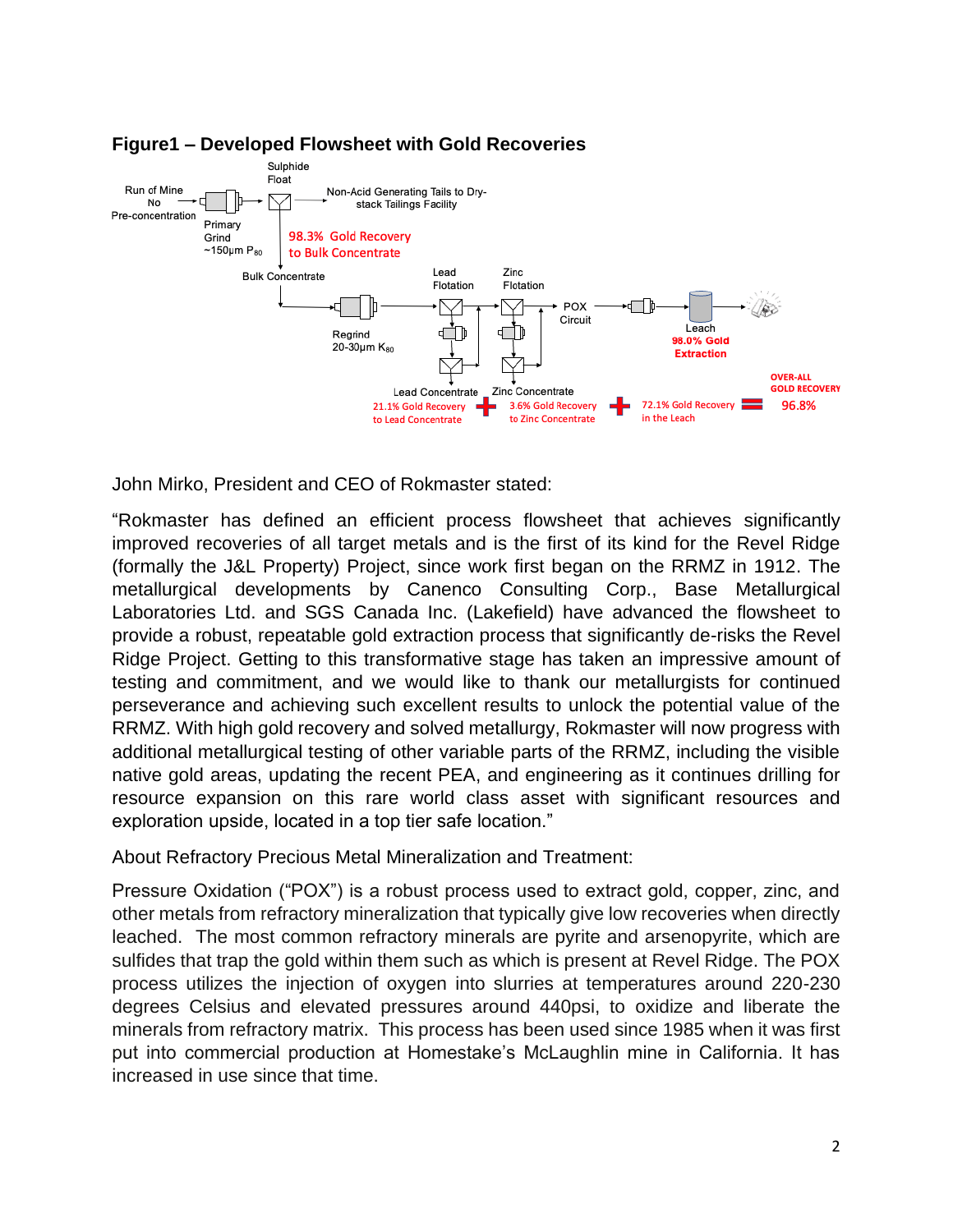POX was selected as the most feasible processing technology for Rokmasters' refractory precious metal mineralization due to it being the most robust proven technology with "package plants" now being able to be purchased and built, its relatively smaller footprint compared with other oxidative process, its ability to provide a path to achieve high gold recoveries with RRMZ mineralization when compared with other available technologies.

The current resource at Revel Ridge consists of:

Measured & Indicated (M&I): 6,730,000 million tonnes ("MT") containing 1,357,800 ounces gold equivalent ("AuEq") @ 6.27 g/t AuEq and Inferred (Inf): 6,000,000 MT containing 1,220,400 ounces AuEq @ 6.33 g/t AuEq.

\*(Technical Report and Updated Mineral Resource Estimate of the Revel Ridge Polymetallic Property Revelstoke Mining Division, British Columbia, Canada, William Stone, Ph.D., P.Geo. Fred Brown, P.Geo. Jarita Barry, P.Geo. David Burga, P.Geo. Eugene Puritch, P.Eng., FEC, CET Stacy Freudigmann, P.Eng. F.Aus.IMM. P&E Mining Consultants Inc. Report 411 Effective Date: November 15, 2021 Signing Date: January 17, 2022 filed on SEDAR.)

The technical information in this news release has been prepared in accordance with Canadian regulatory requirements has been reviewed and approved by Mr. Stacy Freudigmann, P.Eng. F.AusIMM. and by Mr. Eric Titley, P. Geo., who are independent of the Company and who are Qualified Persons as set out in National Instrument 43-101 and are independent of Rokmaster.

For more information please contact Mr. John Mirko, President & CEO of Rokmaster Resources Corp., [jmirko@rokmaster.com,](mailto:jmirko@rokmaster.com) Ph. 1-604-290-4647 or by website: [www.rokmaster.com](http://www.rokmaster.com/)

For shareholder information please contact: Mike Kordysz, [mkordysz@rokmaster.com,](mailto:mkordysz@rokmaster.com)Ph. +1 (604) 319-3171

On Behalf of the Board of Directors of

# **Rokmaster Resources Corp.**

John Mirko, President & Chief Executive Officer.

*Neither TSX Venture Exchange nor its Regulation Services Provider (as that term in defined in the policies of the TSX Venture Exchange) accepts responsibility for the adequacy or accuracy of this press release.*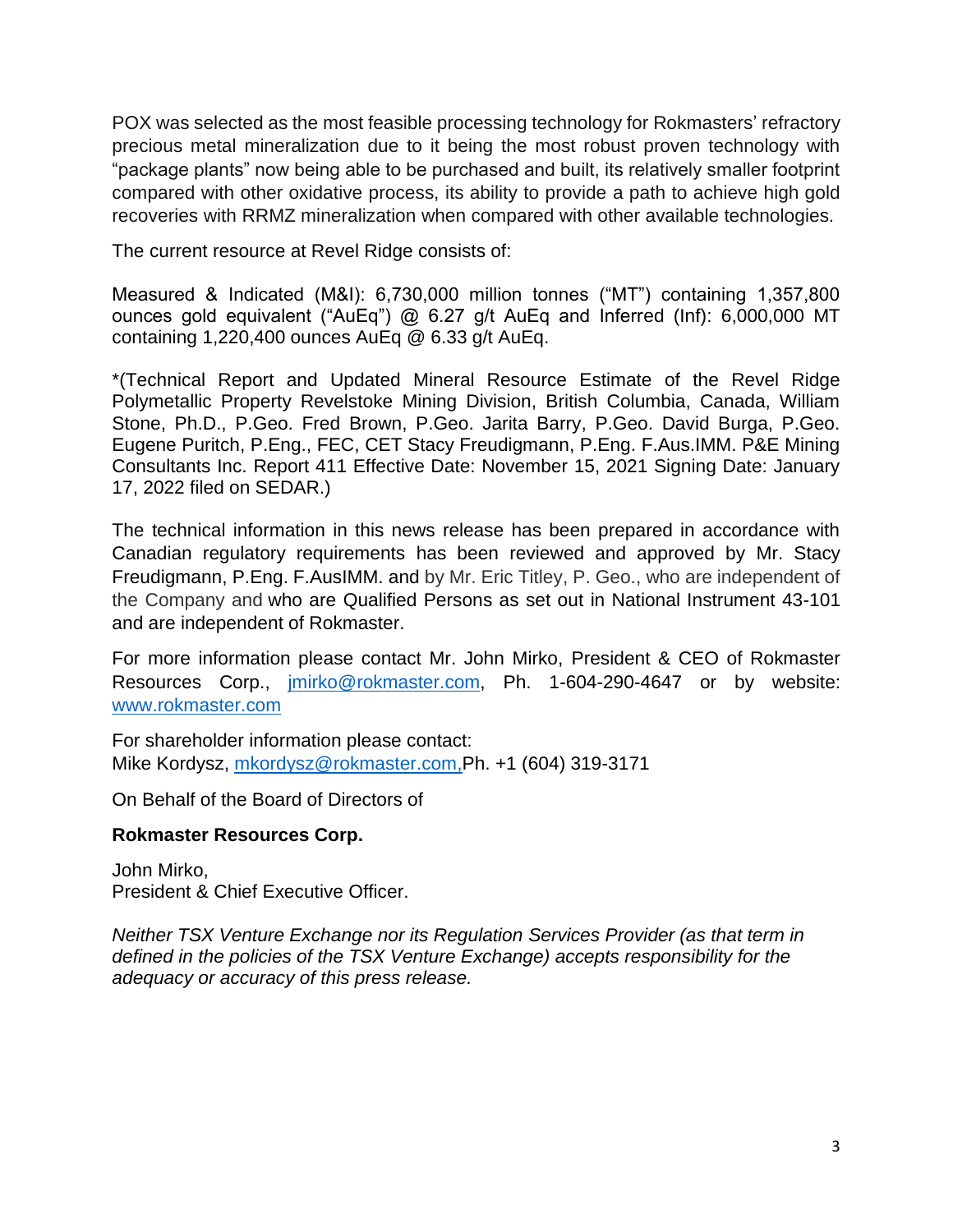# **About Rokmaster**

Rokmaster controls a portfolio of three significant exploration and development projects all of which are located in southern British Columbia in regions of excellent infrastructure. The three projects include:

- 1. *Revel Ridge.* Rokmaster is currently conducting an underground drill program at the Revel Ridge Project located in southeastern British Columbia 35 km's north of the City of Revelstoke. Revel Ridge is host to a high-grade gold and polymetallic orogenic sulphide deposit which has been the subject of a PEA Technical Report dated December 8, 2020 and a Technical Report of an Updated Mineral Resource Estimate on the Revel Ridge Property, dated January 17, 2022.
- 2. *Big Copper.* Rokmaster controls the Big Copper Property in the Kimberley area of southern British Columbia. Big Copper is a high-grade copper-silver occurrence hosted in mid-Proterozoic rocks. Copper-silver mineralization has been traced for 4.5 km along strike and is exposed in a series of adits and trenches over approximately 500 m of vertical relief. Big Copper likely belongs to a class of stratabound replacement copper-silver deposits hosted within mid – Proterozoic quartzitic sediments. The style and stratigraphic setting of mineralization at Big Copper may be analogous to similar stratabound silver-copper deposits in NW Montana, e.g., the Troy Mine (a significant past producer of copper and silver) and Hecla's Montanore pre-development project, with, 112 million tonnes Inferred at 54.8 g/t Ag and 0.7% Cu\*. (Hecla, 2020 Annual Report, Pg. 119. [www.hecla](http://www.hecla-mining.com/)[mining.com\)](http://www.hecla-mining.com/).<sup>1</sup>

*Footnote (1). The qualified person has been unable to verify this inferred resource.*

3. *Duncan Lake Zinc.* Duncan is a carbonate hosted silver-lead-zinc deposit located near Duncan Lake in southern British Columbia. The deposit is hosted within a Cambrian age Badshot Limestone which also hosts Zn-Pb-Ag mineralization at Teck's recently producing Pend Oreille Mine as well as past producers including the Blue Bell Mine, Reeves MacDonald Mine, Jersey Emerald and HB mines. Mineralization at Duncan Lake forms in the crest and limbs of the regional scale Duncan Lake anticline, where strong zinc-lead +/- silver mineralization has been traced by surface and underground drilling for approximately 2,500 m. At Duncan Lake, Rokmaster will be targeting > 30 Mt of >10% Zn+Pb+Ag. Historical background and a geological synthesis of the Duncan Lake deposit is provided in a NI 43-101 report by *Lane, B., 2018: Technical Report on the Duncan Lake Project.* 

CAUTIONARY NOTE REGARDING FORWARD LOOKING STATEMENTS: This news release may contain forward-looking information within the meaning of applicable securities laws ("forward-looking statements"). Forward-looking statements are statements that are not historical facts and are generally, but not always, identified by the words "expects," "plans," "anticipates," "believes," "intends," "estimates," 'projects,"